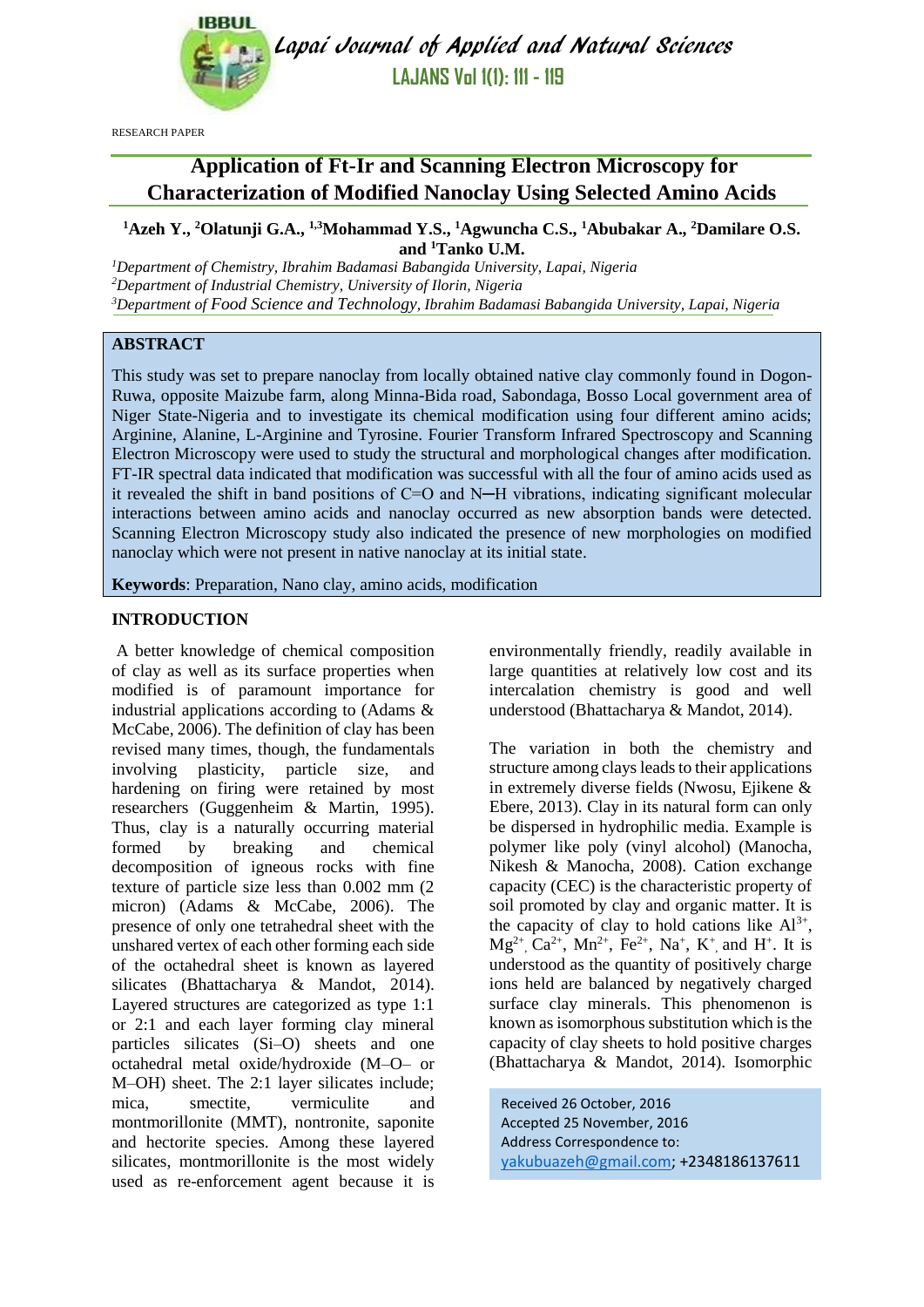substitution within the layers by metal cations generates negative charges that are counter balanced by exchange cations such as  $Na^+$ ,  $Ca^{2+}$ and  $Mg^{2+}$  (Manocha et al., 2008). However, nanoclay is nanoparticles of layered mineral such as, montmorillonite, bentonites and halloysite (Ke, Lu, Yi & Zhao, 2000). Nanoclay is derived from a mineral deposit that has a layered structure of dimension around 1nm thickness and specific surface area of 700─800 m<sup>2</sup> /g. Nanoclay is currently being used to improve modulus and tensile strength, barrier properties, flame resistance and thermal properties of many plastics (Ding, Xi & Frost, 2004). Nanoclay minerals have promising properties such as, high cation exchange capacity, swelling power and high surface areas that make clays such as smectite favorable

materials to be used for industrial applications such as rheology control agents, sorbents in pollution prevention/control, preparation of nanocomposites, fillers, food packaging and environmental remediation. Nanoclay potentials have been tremendously improved and expanded by ion exchange of organo-cation to impart hydrophobic properties. Studies have been reported that replacing the inorganic cations of nanoclay can result in a greatly enhanced capacity of these materials for industrial applications (Bhattacharya & Mandot, 2014). Sodium ions in natural clay are exchanged with amino acids such as 12 aminododecanoic acid as will be seen in this work. Equation for the reaction is indicated below:

HOOCRNH<sub>2</sub> + Na<sup>+ -</sup>Clay-nano + HCl —— → HOOCRH<sub>3</sub>N<sup>+ -</sup>Clay-nano + NaCl Eq. 1: General representation of the reaction of nanoclay with amines in acidic medium

### **Materials and Methods**

#### **Reagents and Solvents**

The clay used in this work was obtained from Dogon-Ruwa, opposite Maizube farm, along Minna-Bida road, Sabondaga, Bosso Local government area of Niger State, Nigeria. All reagents used were of analytical grade and were supplied by Sigma Aldrich. These reagents include: Sodium Hydroxide, Alanine, Arginine, L-Arginine, Leucine, Tyrosine, Hydrogen Peroxide, Silver Nitrate and Hydrochloric acid.

#### **General Experimental Procedure for the Preparation of Samples**

#### **Collection of Samples**

Native clay 500 g was weighed and oven-dried for an average period of 24 h at 105  $\degree$ C (Bhattacharya & Mandot, 2014). This was done to remove moisture content. Thereafter, moisture content was determined by using the following formula:

Percentage of moisture content **=**  <u>initial weight−final weight</u><br>final weight x 100 %

The sample was removed from the oven and was ground using mortar and pestle until a fine powder was obtained. The fine clay powder obtained was sieved using an 80 µm sieve (Manocha, Nikesh & Manocha, 2008). The procedure was repeated to obtain all clay samples used.

#### **Preparation of Nanoclay**

400 g of 80 µm sized clay particle was weighed and dispersed in distilled water in a 1000 cm<sup>3</sup> beaker and made up to the mark. It was stirred vigorously to ensure homogeneity of the suspension and allowed to stand to undergo hydration. After which 25 cm<sup>3</sup> of hydrogen peroxide was added to the suspension with continuous stirring in order to destroy any organic matter that may be present in the suspension. The mixture was stirred continuously for a period of 3 h and it was allowed to settle for 48 h where a precipitate of the suspension was formed at the bottom of the beaker (Bhattacharya & Mandot, 2014). However, the supernatant was decanted into another container and kept still for another 48 h to precipitate. Finally, the liquid that was free from the precipitate was decanted and thus, the decanted liquid-solid slurry obtained was termed nanoclay (Bhattacharya & Mandot, 2014). However, in a similar procedure the precipitate formed i.e. the sediment formed after series of decantation is also nanoclay (Manocha et al., 2008).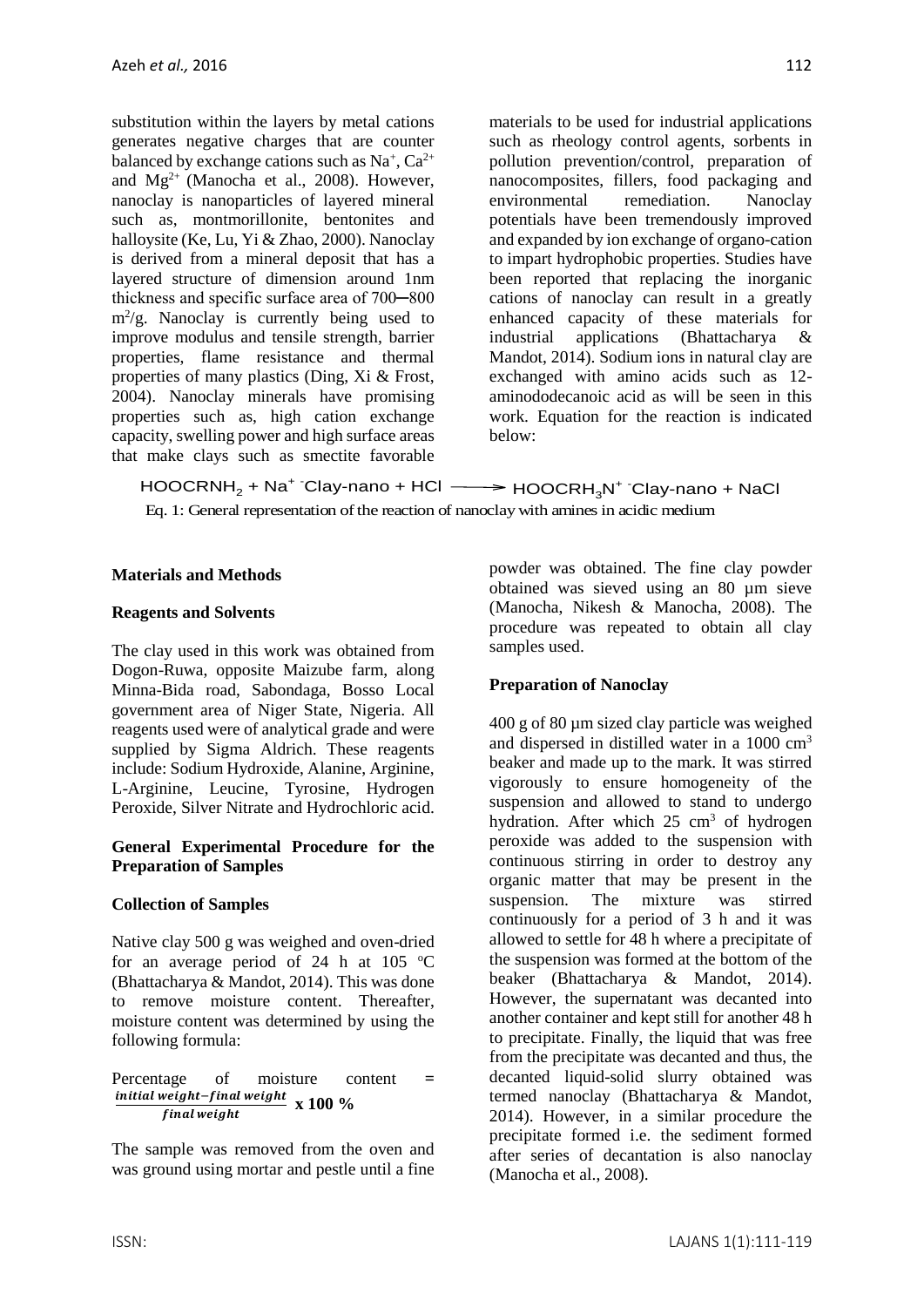# **Modification of Nanoclay using Amino acids**

0.01 M of Arginine was prepared in 250 cm<sup>3</sup> beaker. Thereafter, a pH of 2 using 0.1 M HCl and 0.1 M NaOH were used to monitor the pH.  $100 \text{ cm}^3$  of the nanoclay suspension was poured into the same beaker and it was stirred continuously with a magnetic stirrer equipped with a Teflon coated starring bar after which a stoichiometric quantity of Arginine solution  $(100 \text{ cm}^3)$  in 1:1 ratio was added drop wise while maintaining the pH at 2. The mixture was stirred for 3 h at room temperature. The mixture was filtered with a Whatman filter paper and the residue was washed with distilled water until it was free from chloride ions. This was done by carrying out repeated silver nitrate test on the filtrate until no white precipitate due to AgCl was formed (Socrates, 2001). The mixture was air dried, ground subsequently and sieved with 80 µm micro sieve and a fine powder of modified nanoclay was obtained. This procedure was repeated for Tyrosine, Alanine, and L-Arginine (Manocha et al., 2008; Socrates, 2001).

# **Fourier Transform Infrared Spectroscopy (FTIR)**

The FT-IR spectra of nanoclay and modified nanoclay using amino acid were recorded at National Research Institute (NARICT) Zaria, Nigeria. The samples were run as (Kbr) pellets using FT-IR-8400S Fourier Transform Infrared Spectrophotometer in the spectra range of 4000-400 cm-1 .

# **Scanning Electron Microscopy (SEM)**

The analysis was carried out in NARICT, Zaria, Nigeria. The morphology of nanoclay and modified nanoclay were examined. The powdered sample was dispersed in water and then the sediment was dried at room temperature before Gold coating. Scanning Electron Microscopy images of nanoclay and modified nanoclay were taken to show a clear picture of their morphological properties.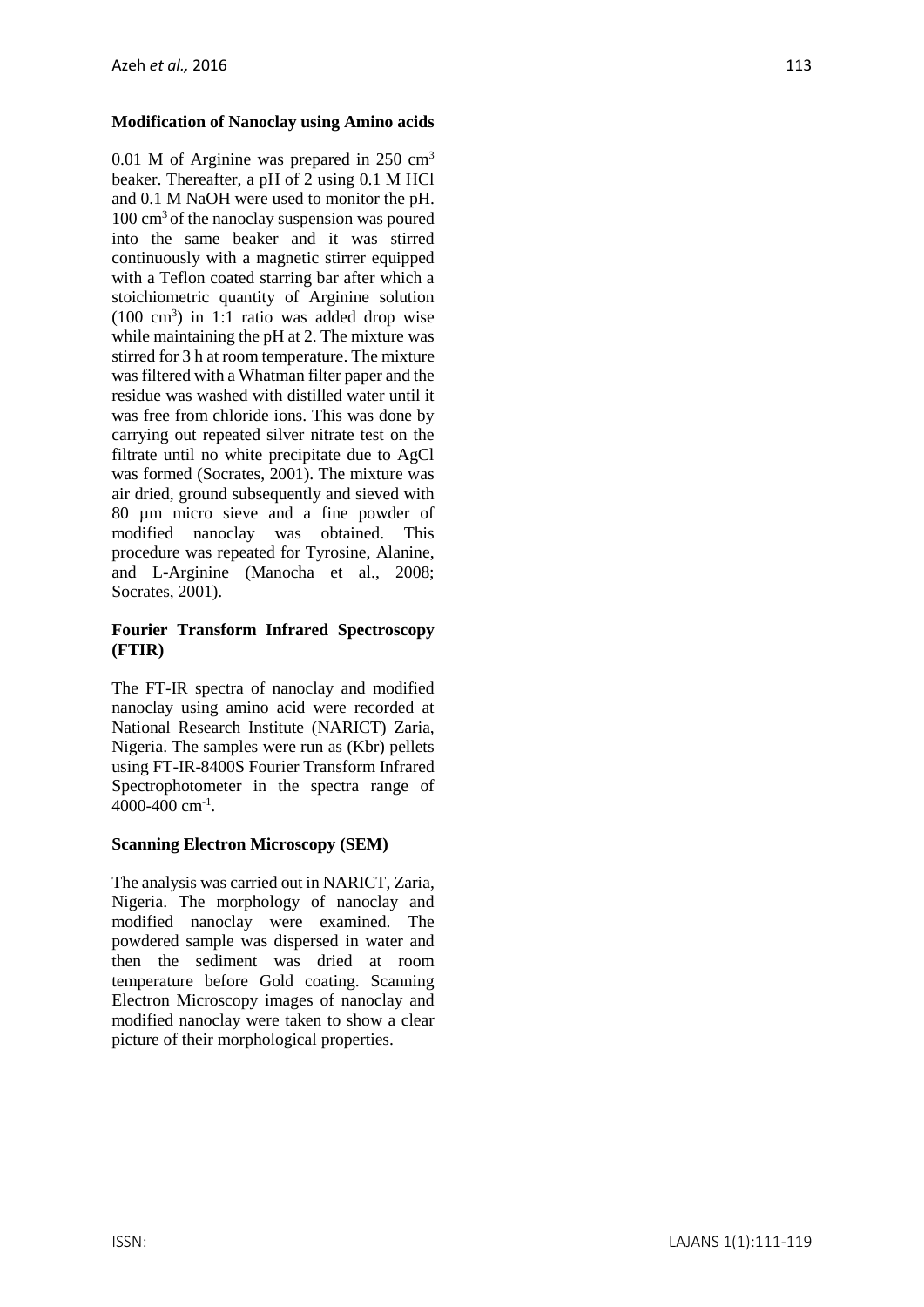### **RESULTS AND DISCUSSION**

### **Transmission FTIR Spectroscopy Studies**

Table 1.1: FT-IR band Assignment for Nanoclay and Modified Nanoclay

| <b>Sample</b>                                                                               | <b>Band Position</b><br>$(cm-1)$<br>(Absorption) | <b>Band Assignment (functional group)</b>                                                                                                    | <b>References</b>                                                            |
|---------------------------------------------------------------------------------------------|--------------------------------------------------|----------------------------------------------------------------------------------------------------------------------------------------------|------------------------------------------------------------------------------|
| Native Clay                                                                                 | 3602                                             | OH bond stretching of structural -OH                                                                                                         | (Omar & Laurent, 2008).                                                      |
| Peaks associated with clay due<br>to modification<br>New peaks found in modified<br>samples | 1638                                             | H-O-H deformation                                                                                                                            | (Socrates, 2001).                                                            |
|                                                                                             | 1025                                             | Si-O stretching                                                                                                                              | (Omar & Laurent, 2008; Katti, Katti & Dash, 2008)<br>(Omar & Laurent, 2008). |
|                                                                                             | 922.97                                           | Al-OH deformation                                                                                                                            | (Omar & Laurent 2008; Katti, Turlapati, Verma,<br>Gujjula and Katti, 2006).  |
|                                                                                             |                                                  |                                                                                                                                              | (Katti et al., 2008).                                                        |
|                                                                                             | 3867-3615                                        | O-H bond stretching of structural OH groups                                                                                                  | (Katti et al., 2008; Richards, Cram & Hammond,<br>1967).                     |
|                                                                                             |                                                  |                                                                                                                                              | (Omar & Laurent, 2008; Katti et al., 2008; Richards<br>et al., 1967).        |
|                                                                                             | 1141-1025                                        | Si-O stretching.                                                                                                                             |                                                                              |
|                                                                                             | 926-921                                          | Al-OH deformation.                                                                                                                           |                                                                              |
|                                                                                             | 784-730                                          | Si-O stretching of quartz and silica                                                                                                         |                                                                              |
|                                                                                             | 448-441                                          | Si-O-Si deformation.                                                                                                                         |                                                                              |
|                                                                                             |                                                  | C=O stretching of intermolecular hydrogen<br>bonding in carboxylic acids and H-O-H bending<br>vibration of inter layer in modified Nanoclay. | (Omar & Laurent, 2008; Richards et al., 1967).                               |
|                                                                                             |                                                  | -N-H vibrations in modified nanoclay.                                                                                                        |                                                                              |
| MDBMCArgSED                                                                                 | 1704-1643                                        |                                                                                                                                              | (Socrates 2001; Amarasinghe, Katti and Katti, 2009).                         |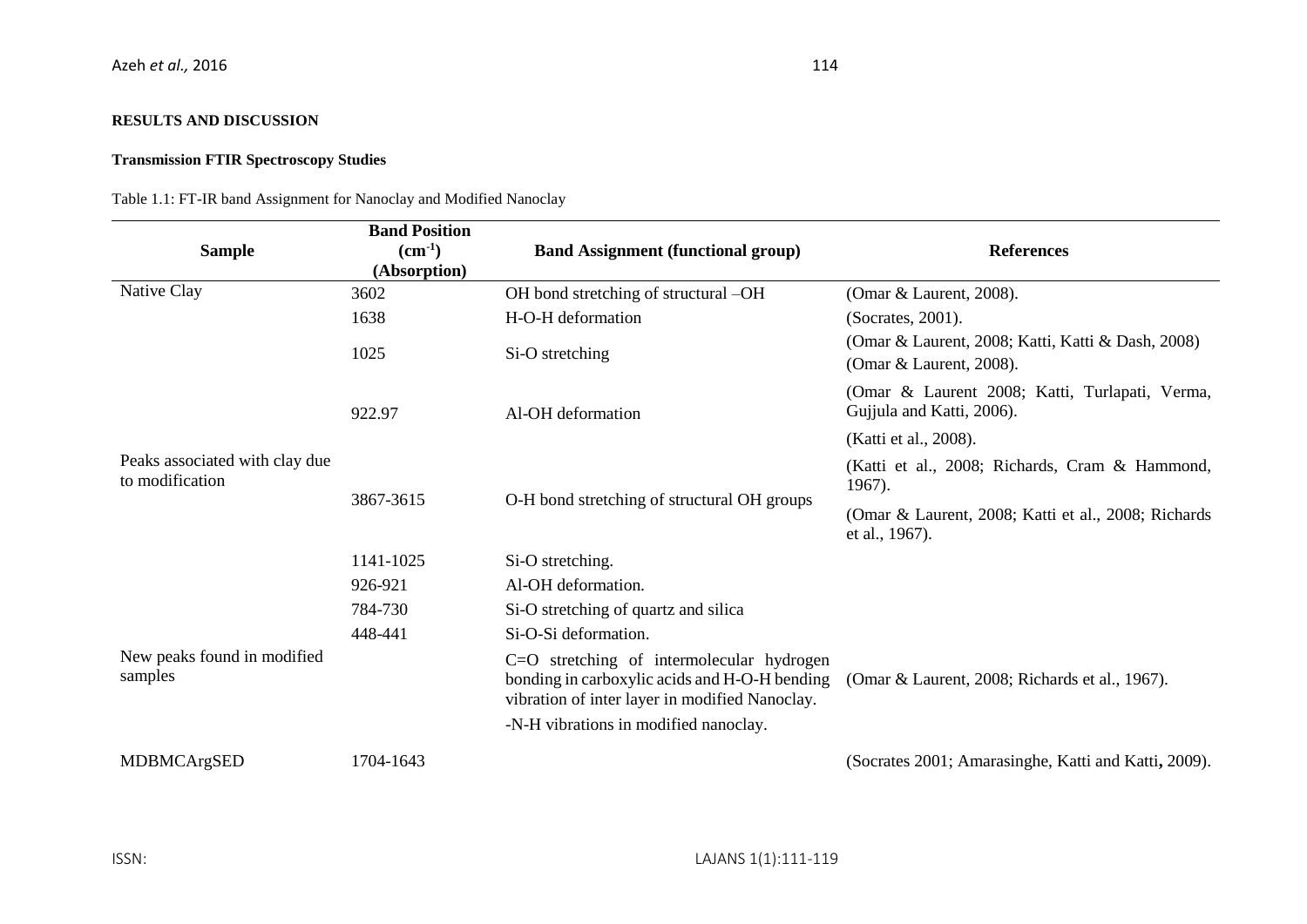| <b>Sample</b>         | <b>Band Position</b><br>$(cm^{-1})$<br>(Absorption) | <b>Band Assignment (functional group)</b>                                            | <b>References</b>                                         |
|-----------------------|-----------------------------------------------------|--------------------------------------------------------------------------------------|-----------------------------------------------------------|
| <b>MDBTyrSUS</b>      |                                                     |                                                                                      | (Omar & Laurent, 2008; Katti et al., 2008).               |
| <b>MDBCTYSEDIMENT</b> | 1543-1530                                           | -N-H symmetric stretching vibrations.                                                | (Socrates, 2001; Katti et al., 2008; Katti et al., 2006). |
| MDBCaLa <sup>+</sup>  | 3444-3417                                           |                                                                                      | (Omar & Laurent, 2008; Katti et al., 2008).               |
| <b>MDBMCLSUS</b>      | 2410-2278                                           | $-N-H^+$ stretching.                                                                 | (Katti et al., (2008).                                    |
| <b>MDBCOMPO</b>       | 1454                                                | $NH3+ vibrations.$                                                                   | (Socrates, 2001).                                         |
|                       | 1420                                                | Symmetric<br>stretching<br>RCOO-<br>CH <sub>2</sub><br>and<br>deformation vibration. |                                                           |
|                       | 1364                                                | -OH deformation of the carboxylic groups.                                            |                                                           |

Table 1.1: FT-IR band Assignment for Nanoclay and Modified Nanoclay continued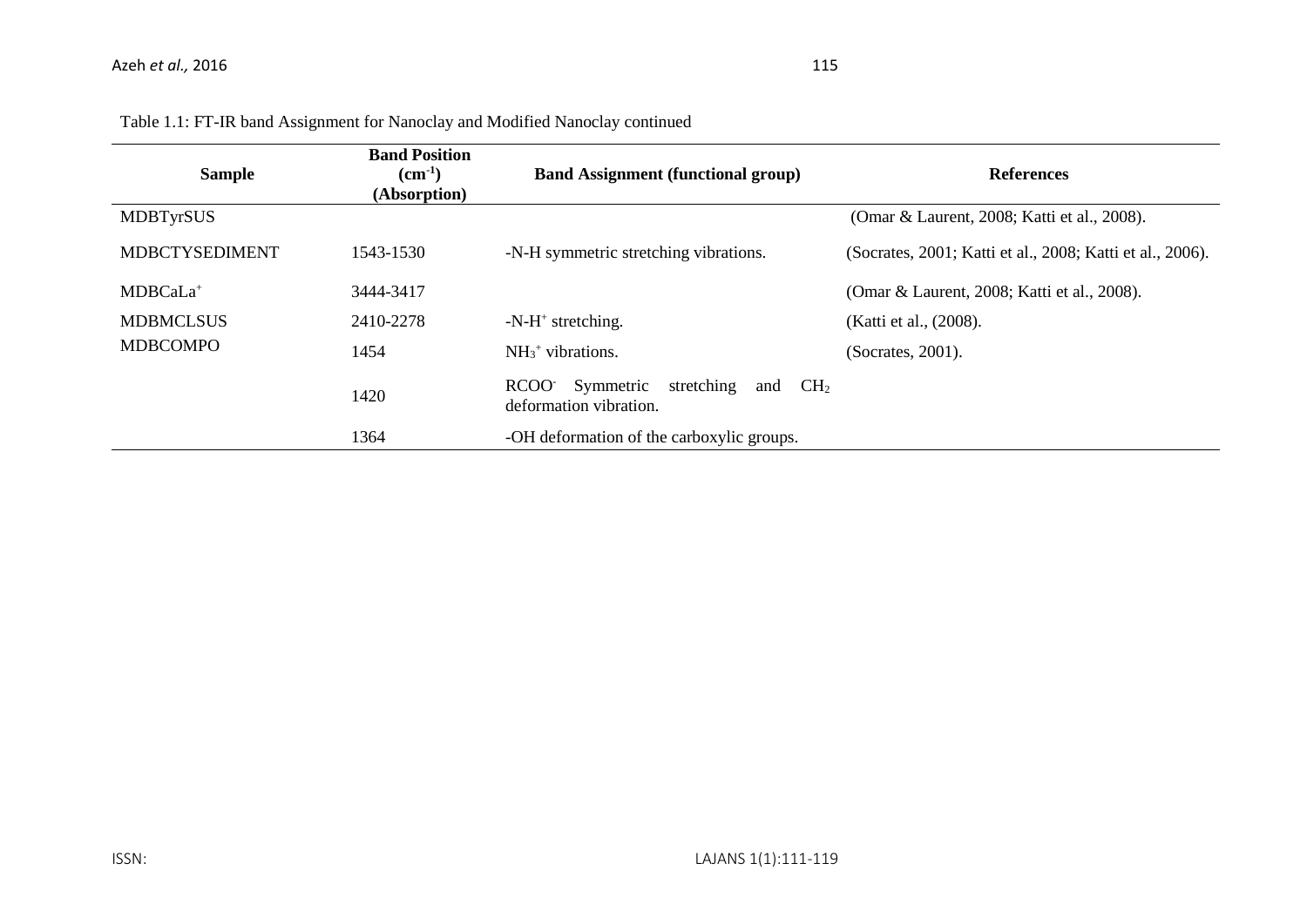The following strong absorption bands as reflected separately on the FT-IR spectra of nanoclay (untreated) and modified nanoclay (treated with amino acids) from **plate I-VII**, have been used to infer whether modification was achieved or not. The characteristics absorption of ─OH bond stretching vibrations were observed at 3602 cm<sup>-1</sup> for MDBControl, 3846 cm-1 , for MBMCArgSED, 3619 cm-1 for MDBCTyrsus, 3615 cm<sup>-1</sup> for MDBCTyrSED, 3623 cm-1 for MDBCaLa<sup>+</sup> , 3623 cm-1 – 3867.40 cm-1 for MDBMCLSUS and 3417 ─ 3846.51 cm-1 for MDBCompo (Socrates, 2001) . A shift in the ─OH band in modified samples was observed.

This has been attributed to strong electrostatic interactions between negatively charged Nanoclay surface and the charged Nitrogen atom of amino acids used. The band absorption at  $1600 - 1750$  cm<sup>-1</sup> and  $3100 - 1750$  cm<sup>-1</sup> are assigned to H─O─H bending vibrations and O─H stretching region of water. In addition, the band at  $1025 \text{ cm}^{-1}$  has been assigned to Si-O bond stretching (Omar & Laurent, 2008; Katti et al., 2008). The spectral absorption peaks also showed evidence of the successful modification of Nanoclay by amino acids due to broadening of the amino acid absorption bands which has been attributed to intercalation in between layered silicates (Amarasinghe et al., 2009). A weak absorption at 900 cm<sup>-1</sup>  $-$  930 cm<sup>-1</sup> was observed and it confirms Al─OH deformations while the absorption band at  $1530 \text{ cm}^{-1}$  is characteristic band for N─H. This band was missing in control sample but appeared in all modified samples confirming the success of modification as reported by other researchers (Socrates, 2001; Katti et al., 2006). Samples modified with amino acids showed a shift in band positions corresponding to the structural ─OH group with pure nanoclay (Socrates, 2001).

In the case of nanoclay modified samples, bands seen at  $1643 \text{ cm}^{-1}$ ,  $1645 \text{ cm}^{-1}$ ,  $1646 \text{ cm}^{-1}$ indicates the presence of amino acids in modified nanoclay. These bands are due to nonbonded/ free carbonyl (─C=O) stretching bands of carboxylic group in amino acids. There is a difference in the shift in  $-C=O$  stretching band to a lower frequency by  $2.9 \text{ cm}^{-1}$  in the case of nanoclay modified with arginine and this suggests hydrogen bonding interactions

between Arginine and nanoclay (Socrates, 2001). The spectra of all modified samples gave new absorption bands at  $1543 - 1530$  cm<sup>-1</sup>, owing to ─N─H stretching vibrations. This absorption band confirms the successful insertion of  $-\beta$ NH<sub>3</sub> ion into the clay gallery. The bands near  $1535 \text{ cm}^{-1}$  region in the case of nanoclay modified with Arginine and Larginine may be due to the ─N─H deformation vibrations owing to the presence of amino acids in nanoclay (Socrates, 2001; Katti et al., 2008; Katti et al., 2006). The absence of N-H deformation near  $1535 \text{ cm}^{-1}$  region in the case of Alanine and Tyrosine may be attributed to the presence of two carboxylic acids groups which may mask the effect of the presence of the amine group. A shift in Si─O stretching vibrations for all modified samples was observed. These shifts may be attributed to interaction between the protonated amine group and surface oxygen of silica tetrahedral structure and also that the crystal structure of nanoclay has changed due to interaction of amino acids in the nanoclay (Socrates, 2001).



Plate I: Scanning electron micrograph of Nanoclay untreated (control sample)



Plate II: SEM micrograph of Nanoclay particles modified with Arginine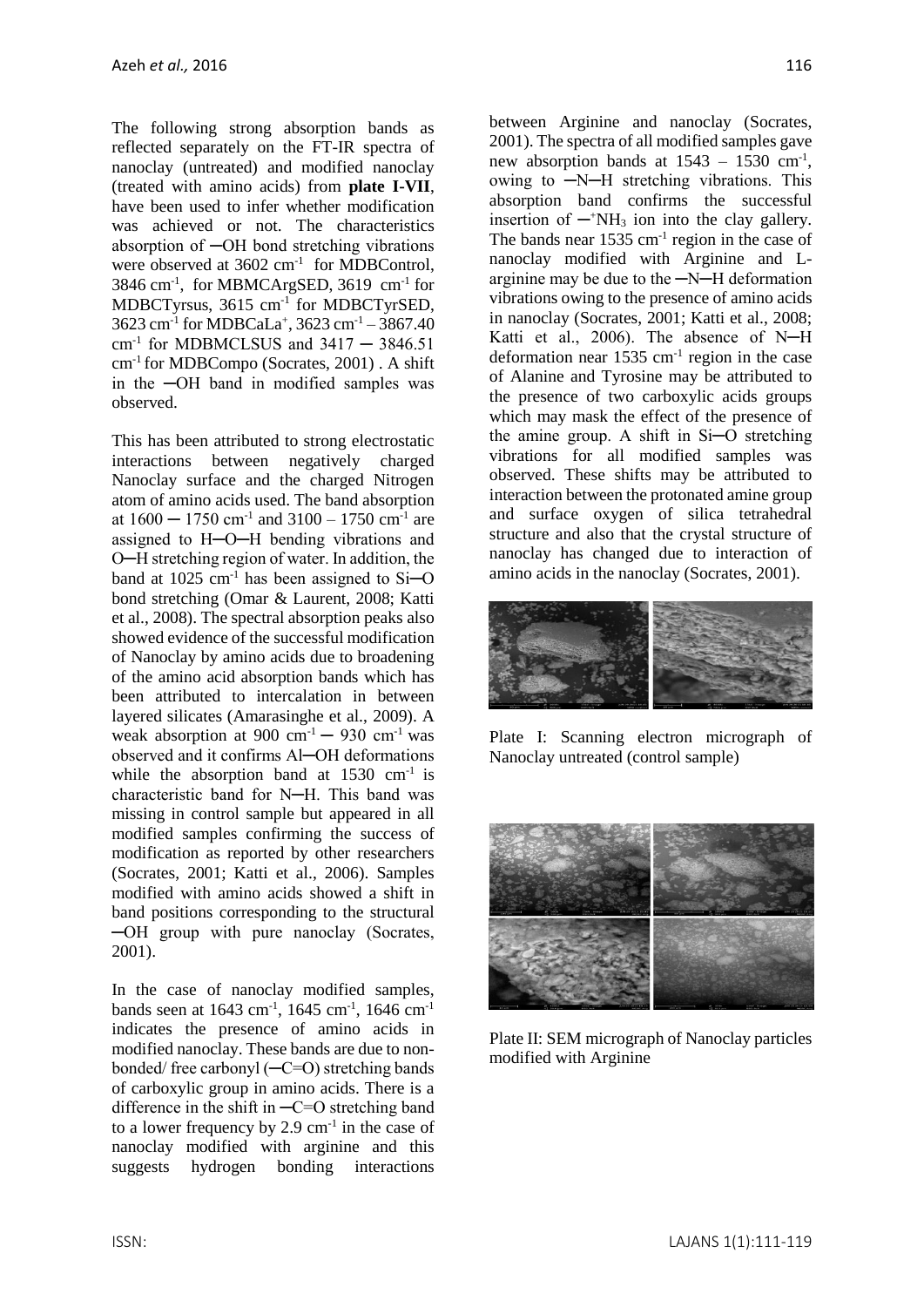

Plate III: SEM micrograph of nanoclay suspension particles modified with Tyrosine



Plate IV: SEM micrograph of nanoclay sediment particles modified with Tyrosine



Plate V. SEM micrograph of nanoclay particles modified with L-arginine



Plate VI: SEM micrograph of nanocomposites particles of modified nanoclay with nanocellulose

#### **Morphological Properties of Samples**

Scanning electron microscopy (SEM) micrographs of Nanoclay modified and ummodified Nanoclay are indicated in Plate I-V as well as Nanocomposites of Nanoclay in Plate VI. The surface morphology of nanoclay in Plate I above before modification indicated that untreated Nanoclay particles formed various sizes and shapes which resulted to the formation of different agglomerated particles. This was attributed to the nanosize of these particles implicated for their high tendency to agglomerate and interact due to their large surface.

The implications is that these modified particles could be used as adsorbent for the removal of heavy metals in water and wastewater effluents because of their large surface area and the presence of  $-NH_2$ ,  $-CO$  and  $-OH$  that makes the products potential metal chelators. In addition they can be used as template for growing hydroxyappatite for application in bone tissue engineering. The surface morphology of these clay samples as revealed by SEM is supported by reports on Aluminosilicates type clay consisting of silica  $(SiO<sub>4</sub>)$  tetrahedral bonded to alumina  $(AIO<sub>6</sub>)$ octahedral in a variety of ways with a sheet-like layered structure (Bhattacharya & Mandot, 2014). The local clay used in this work showed some of the basic properties of Aluminosilicates as evidenced by FT-IR and SEM analysis. Furthermore, **Plate I-V** represents surface morphology of modified Nanoclay samples with Zwitteronic amino acids. Thus, from SEM images uniformly dispersed small particles are observed compared to neat nanoclay particles.

Only slight difference in morphology was observed between modified nanoclay despite the differences in the amino acids used (Arginine, Alanine, L-Arginine and Tyrosine) in this work. This is due to the presence of amine group (which is cationic) in all the amino acids that undergoes cation exchange reaction with Na<sup>+</sup>- nanoclay. Furthermore, modified nanoclay in Plate I indicates massive aggregates and bulk flames. Sodium Hydration in nanoclay has been implicated for the massive aggregates in nanoclay morphology. On the other hand, modified nanoclay as indicated in Plate II-V formed agglomerations of various sizes than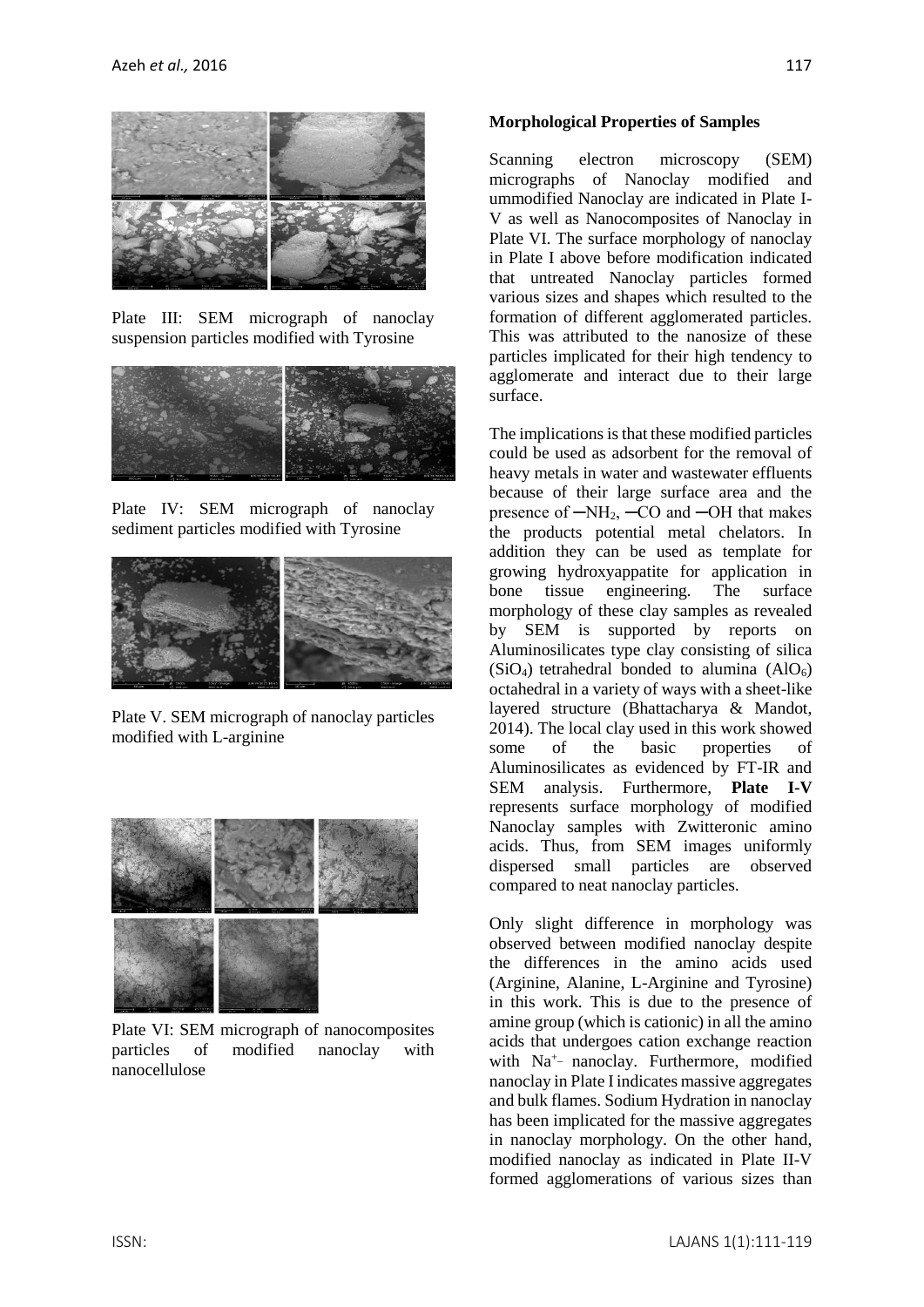those of unmodified nanoclay. This may likely be due to hydrogen bonding between free amino groups on the surface and the -COOH acid functionalities on the surface of different particles (Katti et al., 2006). SEM images of modified nanoclay indicated that modified nanoclay was characterized by large amount of curled flakes particles. The SEM Micrograph in Plate VI indicates nanocomposites of modified nanoclay and acetylated nanocellulose. Thus, from the SEM images, nanocellulose rods were found embedded in the deep, surrounded by less ordered nanoclay matrix. The agglomerations of the clay particles were not lost, but they look rough and have been attributed to solvent used for composite formation. The surface was rough and the presence of fissures was observed. Nanocellulose rods intercalated into modified clay galleries inferred confinement of the nanocellulose rod-like particles in modified nanoclay particles which is an indication of the success of nanocomposites preparation (Omar & Laurent, 2008).

#### **Conclusion**

In Conclusion, nanoclay was prepared from locally obtained native clay that is cheap and readily available in many locations in Bosso LGA, Niger State, Nigeria. The prepared nanoclay was then modified using four different amino acids and these include; Arginine, Alanine, L-Arginine and Tyrosine. FT-IR proved useful for structural identification of functional groups. Evidence of the success of modification was revealed by the presence of 1643 cm<sup>-1</sup>,1645 cm<sup>-1</sup>,1704 cm<sup>-1</sup> and 1530 cm<sup>-1</sup>, 1535 cm<sup>-1</sup> and 1543 cm<sup>-1</sup> for  $-C=O$  and H-N vibrations respectively. SEM morphological properties indicated the molecular interactions in both nanoclay (untreated) and modified nanoclay. Thus, the SEM image of both untreated nanoclay and modified clearly indicated that the samples formed various sizes of particles with different agglomerates due to their nanosize and large surface area. A change in morphology of modified nanoclay was observed.

# **REFERENCES**

Adams, J. M., and McCabe, R. W. (2006). Clay Minerals as Catalyst. *Development in Clay Science, 1,* 541-581.

- Avinash, A., Katti, K. S., and Dinesh, R. K. (2009). In-situ Mineralized Hydroxyl Apatite on Amino Acids SS: A Polarized FTIR Spectroscopic Study. *Applied Spectroscopy, 62,* 1303–1313.
- Amarasinghe, P. M., Katti, K. S., and Katti, D. R. (2009). Nature of Organic Fluid Montmorillonite Interactions: An FT-IR Spectroscopic Study. *Journal Colloid Interface Science, 337,* 97–105.
- Bhattacharya, S. S., and Mandot, A. (2014). Studies on Preparation and Analysis of Organoclay Nanoparticles. *Journal of Engineering Sciences, 3 (3),* 10-16.
- Braggs, B., Nasier, D., and Raltston, J. (1999). The Effect of Surface Modifications by an Organo-Silane on the Electrochemical Properties of Kaolinite Clays. *Clay Miner, 42,* 1024-1053.
- Chi-Kang, L, and Taipei, T. W. (2010). Pure Nanoclay and Process for Preparing. *Nanoclay Journal of nanotechnology,* 1, 1- 10.
- Ding, Y, Xi, Z. and Frost, R. L. (2004). Structure of Organoclay-An X-ray Diffraction and Thermogravimetric Studies*. Colloid Interface Science, 272,* 16-120.
- Guggenheim, S, and Martin, R. T. (1995). Definition Clay and Clay Mineral: Joint Report of the AIPEA Nomenclature Committees. *Clay and Clay Minerals, 43(2)*, 255-256.
- Ke, Y., Lu, J., Yi, X., and Zhao, J. (2000). *Journal Applied Polymer Science,* 78:808- 8115.
- Katti, D. R, Ghosh, P., Schmidt, S., and Katti, K. S. (2005). Mechanical Properties of Sodium Montmorillonite Interlayer Intercalated with Amino Acids. *Biomacromolecules, 6,* 3276–3282.
- Katti, K. S, and Katti, D. R. (2006). Silica– Water Interactions in Montmorillonite using Fourier Transform Infrared Spectroscopy: Relationship to Swelling